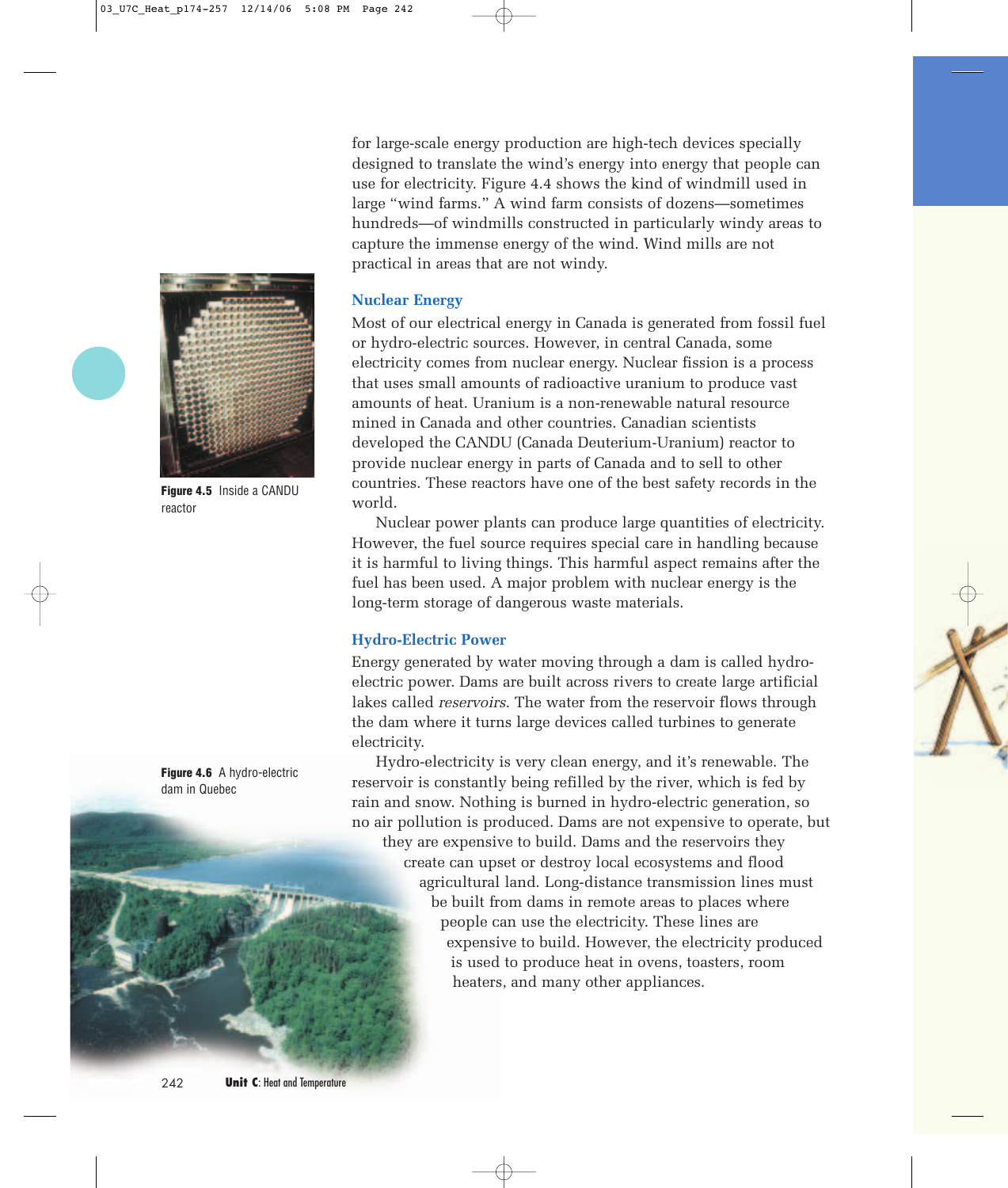# **Problem Solving** Activity

### **Materials & Equipment**

- oven mitts
- stopwatch
- large beaker or graduated cylinder
- water
- heatproof container for water
- a variety of sources of thermal energy chosen by you



**Figure 4.7** What is the fastest way to boil water?

# **WHAT ' S THE BEST CHOICE?**

### **Recognize a Need**

Boiling water is an everyday activity. We do it for cooking, for making hot drinks, and for sterilizing objects. Which heat source will boil 1 L of water the fastest?

### **The Problem**

Design and carry out a test to compare the time it takes for different heat sources to boil 1 L of water.

### **Criteria for Success**

For your test to be successful, you must meet the following criteria:

- You must safely bring the water to a full boil.
- You must measure the time it takes for the water to come to a boil.

### **Brainstorm Ideas**

- **1** Brainstorm a list of available heat sources that could be used to boil water.
- **2** Brainstorm ways that you can make the experiment fair. What would be some of the variables that you would need to control?

### **Test and Record**

- **3** Measure 1 L of cold tap water.
- **4** Bring the water to a boil.
- **5** Record the time needed in minutes and seconds.
- **6** Record the heat source you used.

### **Communicate**

**7** Share and combine your findings with classmates. Construct a chart that will allow you to see everyone's results and to make comparisons.



- **8** If more than one person worked with a particular source (e.g., an electric stove), compare results. What could account for any differences?
- **9** Discuss the findings only in terms of the data recorded on the chart. Based on time only, which would be the best choice?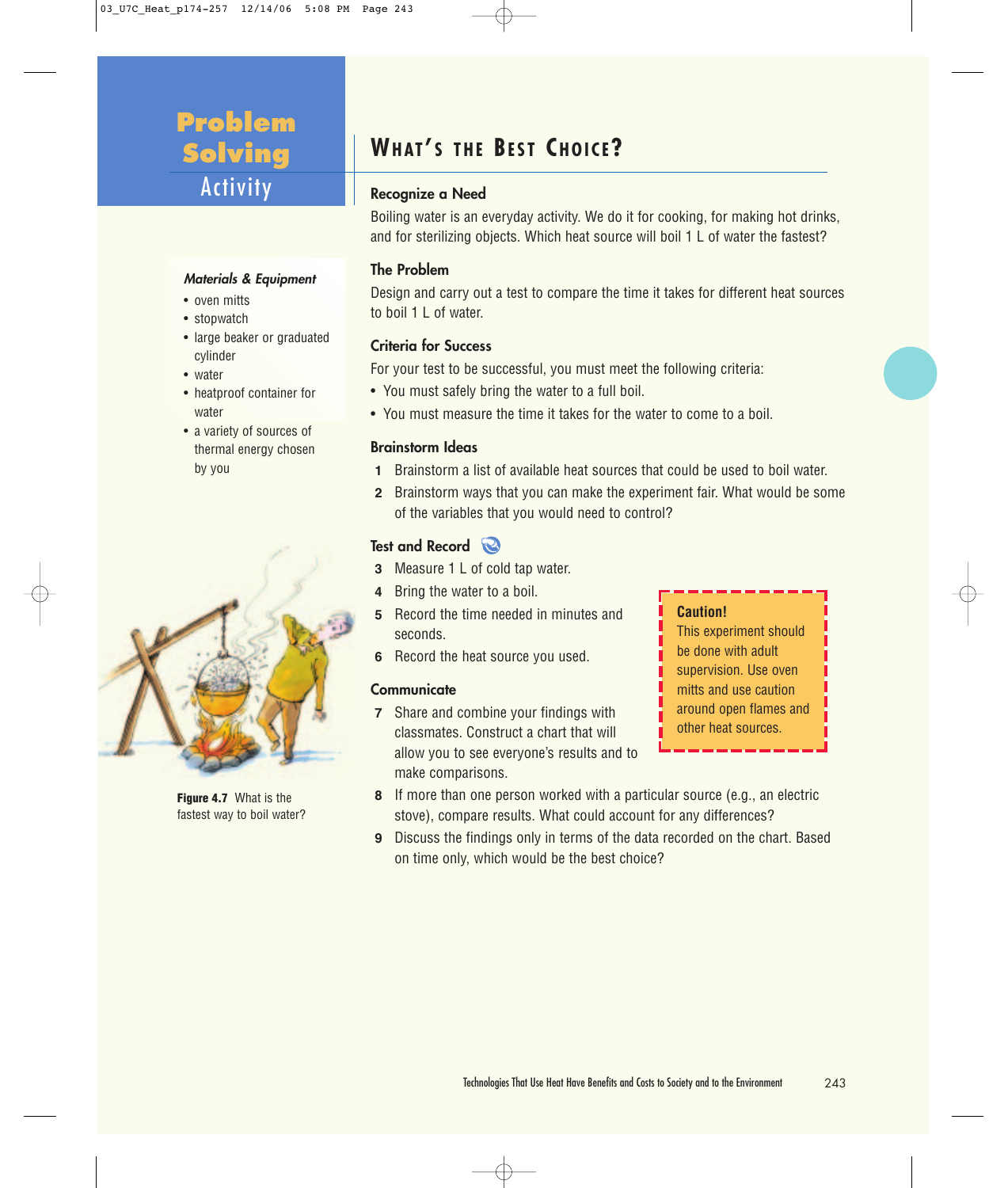### **COMPARING THE OPTIONS**

In this unit, you have read about different ways of producing heat and thermal energy. Fossil fuels are the most widely used. But hydro-electric dams and nuclear power stations are also important in certain parts of the country for producing electricity that we can use to produce the heat and thermal energy we need. Solar energy offers a clean, renewable alternative but is not yet widely used. Other energy sources include geothermal and wind energy. Neither of these is widely used in Canada as yet either.

Each energy source has advantages and disadvantages. Some are non-renewable sources; some are renewable. Some can be distributed widely, as hydro-electricity can. Others are usable direct from the source, as solar energy is.

When you are analyzing options for selecting thermal energy sources, remember to consider where the energy will be used. For example, active solar heating may be an attractive option for home heating. But if your home is on the third floor of a 10-storey apartment building, active solar heating probably isn't a practical option.

## **CHECK AND REFLECT**

- **1.** a) Make a chart summarizing the advantages and disadvantages of fossil fuel use.
	- b) Why do you think people continue to use fossil fuels in spite of their disadvantages?
- **2.** For each of the following energy sources, explain why it's a renewable or a non-renewable source.
	- a) nuclear
	- b) hydro-electric
	- c) wind
	- d) natural gas
- **3.** Do you think all the sources of energy listed in question 2 will be in use 50 years from now? Explain your answer.



**Figure 4.8** Energy in the wind can be converted into electricity with the help of wind turbines.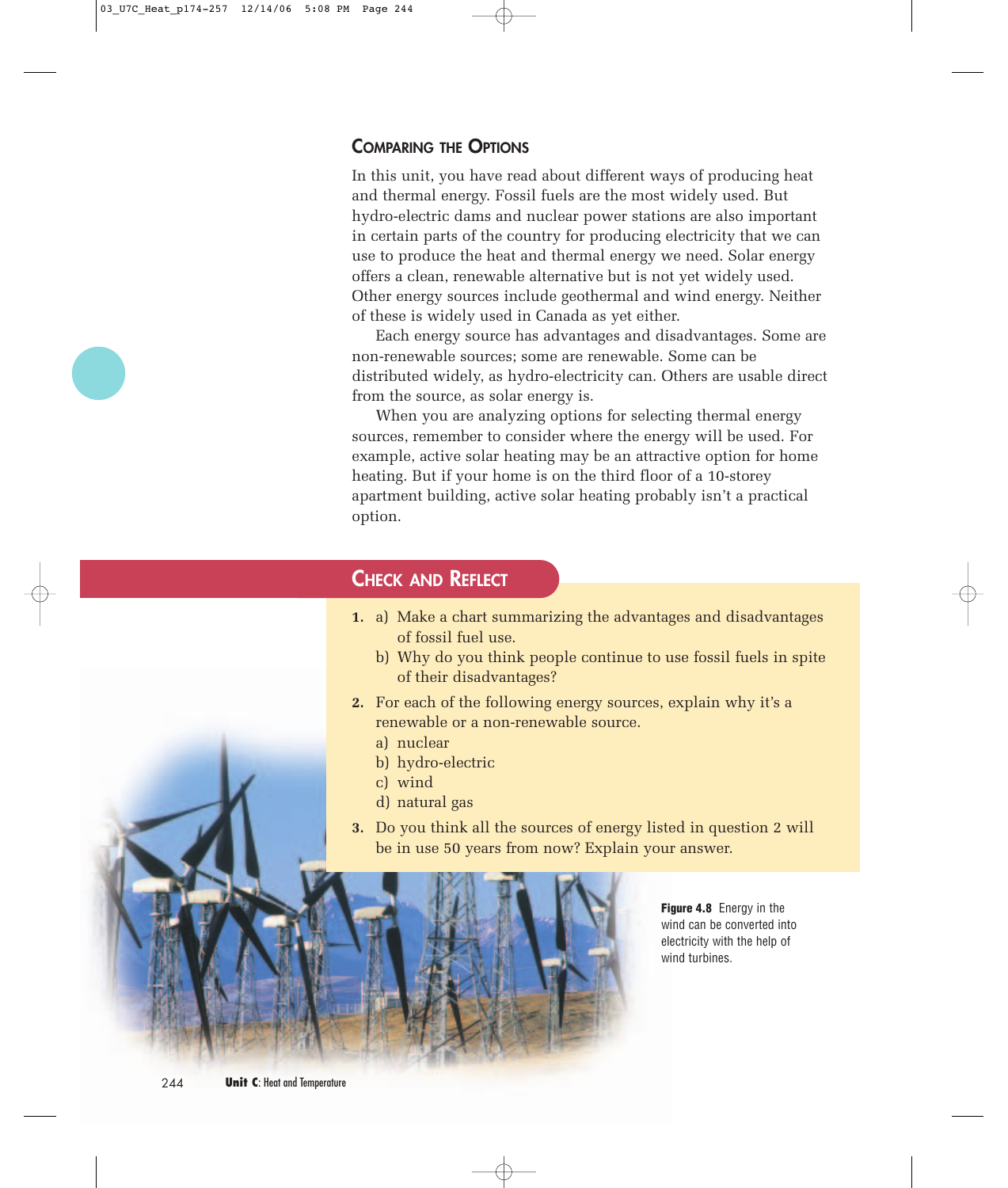# 4.2 **Energy Consumption**



**Figure 4.9** Hanging clothes on a line to dry conserves energy by not using a clothes dryer.

Have you ever considered how much energy you consume in a day? Do you run the water when you brush your teeth? Do you follow the three Rs—reduce, recycle, and reuse? Do you leave the light on when you are the last to leave a room?

### **Give it a TRY <sup>A</sup> CTIVITY**

### **E NERGY C ONSUMPTION**

Make a list of your everyday activities that require energy use. Compare your list with those of your classmates. Make a bar graph of everyone's data. What activity is the most common? the least common? As a class, brainstorm ways you could reduce your energy consumption.



### info**BIT**

### **Hybrid Power**

In the year 2000, Canadians were introduced to the "hybrid" car—a vehicle that combines an electric motor and a small gasoline engine with a lightweight body and special tires. Much less gasoline is burned (3.5 L/100 km), and the level of harmful gases given off is half that of regular cars. Japan's new laws about the issue of harmful emissions from cars was a major factor in the development of hybrid cars in that country. North American car manufacturers will be selling their own hybrid vehicles by 2003. It is expected that, by 2010, one out of every five cars on the road will be a hybrid.

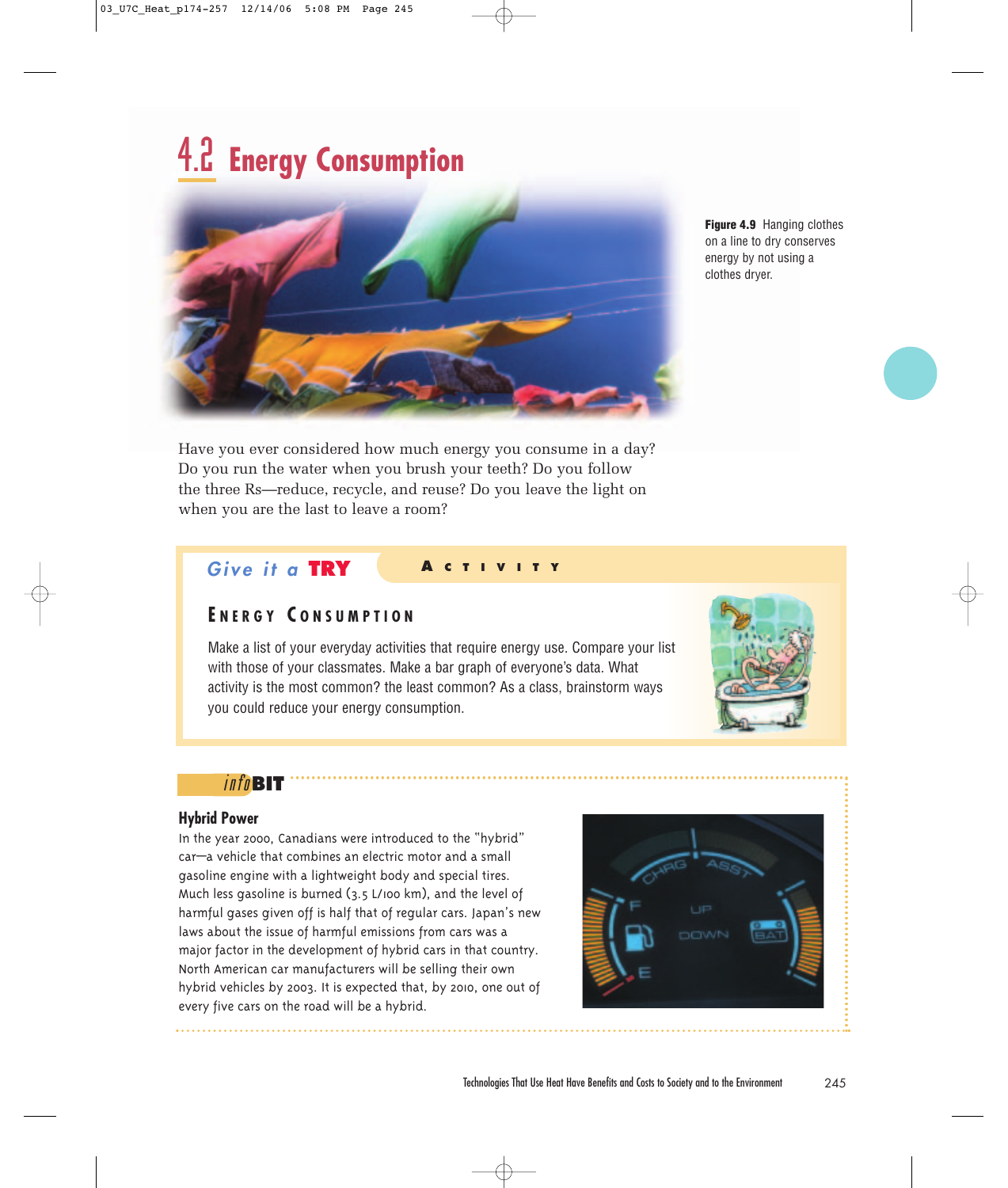### **Home**

The three main energy users are home, transportation, and industry. Energy use in the home is something that you can control. Look at Figure 4.10. Working with a partner, identify as many ways of conserving energy as you can.



Figure 4.10 What are some ways you can save energy in each scene?

To help people be more energy efficient in their homes, some home renovation stores now carry a line of energy-efficient lighting products and devices that control power consumption by appliances. As well, some stores also stock low-flow shower heads that conserve water.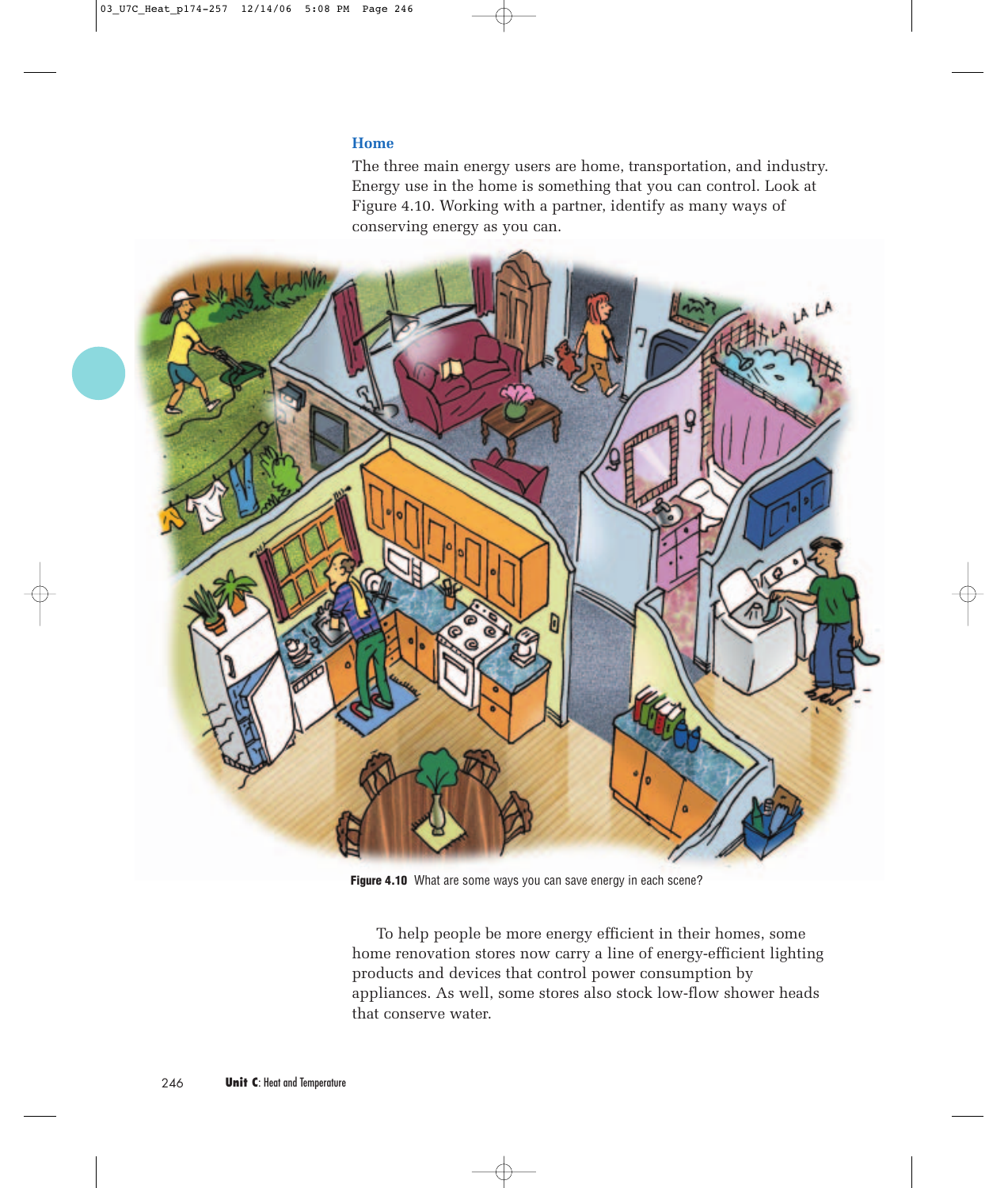### **Transportation**

Most of us rely on cars or trucks for at least some of our transportation needs. In many rural or remote areas, there are no buses or other transit services, so people must use cars and trucks to get around. However, cars and trucks are big energy users and major contributors to air pollution.

Road, rail, air, and marine transportation together account for about 66% of the oil used in Canada. Of that amount, more than three-quarters is used to fuel passenger cars and trucks.

The burning of fossil fuels in car and truck engines produces a variety of harmful chemicals that pollute the air. For example, burning fuels causes nitrogen and oxygen in the air to form gases called nitrogen oxides. People with lung problems have trouble breathing air containing high concentrations of nitrogen oxides. If you live in a city, you may have noticed a brown haze, especially at rush hour. The brown haze is caused by nitrogen oxides in the air.



### **Actions You Can Take**

What can you do to reduce the negative effects of cars? Try walking, riding your bike, roller-blading, or taking public transportation whenever possible. Does a family member drive you to school? Do other students in your neighbourhood go to your school? Maybe you could organize a car pool. Make a list of all the errands that you and your family have to do in a day. See if you can find an efficient way to combine them into one trip.

The size of a car and how it is driven can make a difference to its fuel consumption. Small cars usually consume less fuel, and regular tune-ups can ensure that a car operates more efficiently. Even the way people drive can save energy. Just by driving at 80 km/h instead of 100 km/h, a car owner can increase the number of kilometres travelled per litre by 15%. Reducing the amount of fuel we use conserves a non-renewable resource and reduces pollution.

**Figure 4.11** Public transportation, such as the LRT in Calgary (shown), uses less energy than people driving cars. And there are many other alternatives to cars that should be taken advantage of.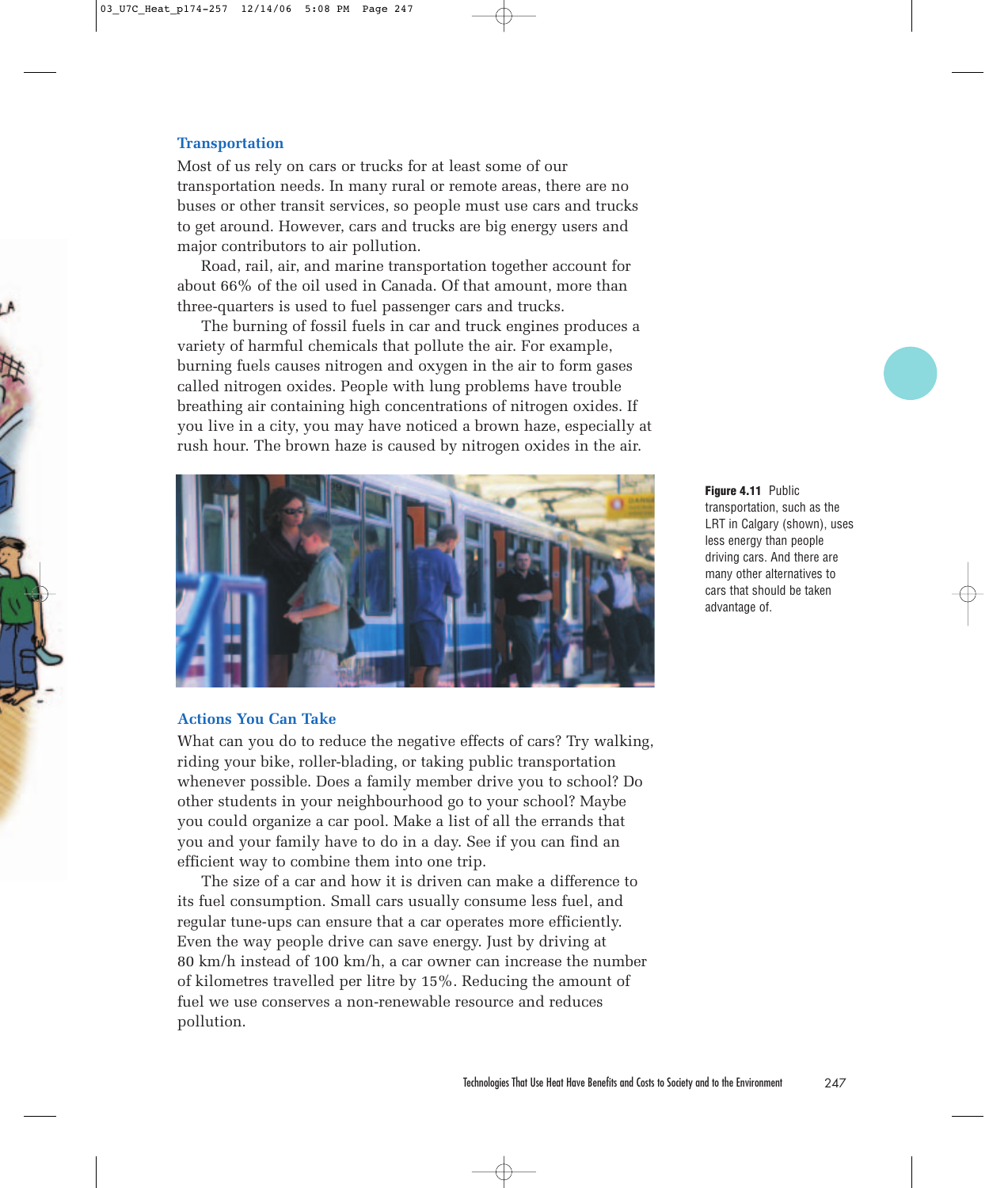

**Figure 4.12** Leaving lights on in empty offices overnight wastes electricity.

### **Industry**

Industry is the biggest energy user. Think about just one industry whose products you use: shoe manufacturing. Companies who make shoes have offices and factories that must be lighted and heated. They also have computers, photocopiers, and other office machines that need energy. In their factories, they use energy for preparing materials, such as plastic and leather, and for cutting and shaping shoes. Then, they use fuel for the trucks to distribute their products to stores. This is an example from just one industry. But all industries use energy in some way, even if it's simply for light, heat, and office machines.

Sometimes, industry's use of energy can harm the environment. Industry is the major contributor of chemicals called sulfur oxides, which turn to sulfuric acid in the air and form acid rain. Companies must meet a wide range of environmental regulations that are designed to reduce their effect on the environment.

For many companies, energy can be a major cost. In an effort to reduce these costs, they look for ways to reduce their energy consumption. An important tool that companies use is the energy audit. An energy audit focusses on finding places where energy is being wasted and identifying ways to fix the problem. For example, a company finds that they are losing a large amount of heat from leaving the huge doors in the loading area open all the time. By installing an efficient opening and closing system, they can keep the doors closed most of the time. They are only opened when a shipment is being sent out.

### **Cogeneration**

Some companies use such large amounts of electricity that they have their own small generating plants. However, electricity generation from fuel is not very efficient. Only about one-third of the energy produced from burning fuel such as natural gas, oil, or coal is transformed into electricity. The rest becomes heat that is usually just released to the environment as waste energy. To improve their energy efficiency, many large companies that produce electricity now use a process called **cogeneration**.

Cogeneration is the production of two forms of energy (usually electricity and heat) at the same time from one energy source. Not only large companies but other large organizations use cogeneration. The University of Alberta has its own electricity plant, so it now uses what would have been waste heat to heat the university buildings.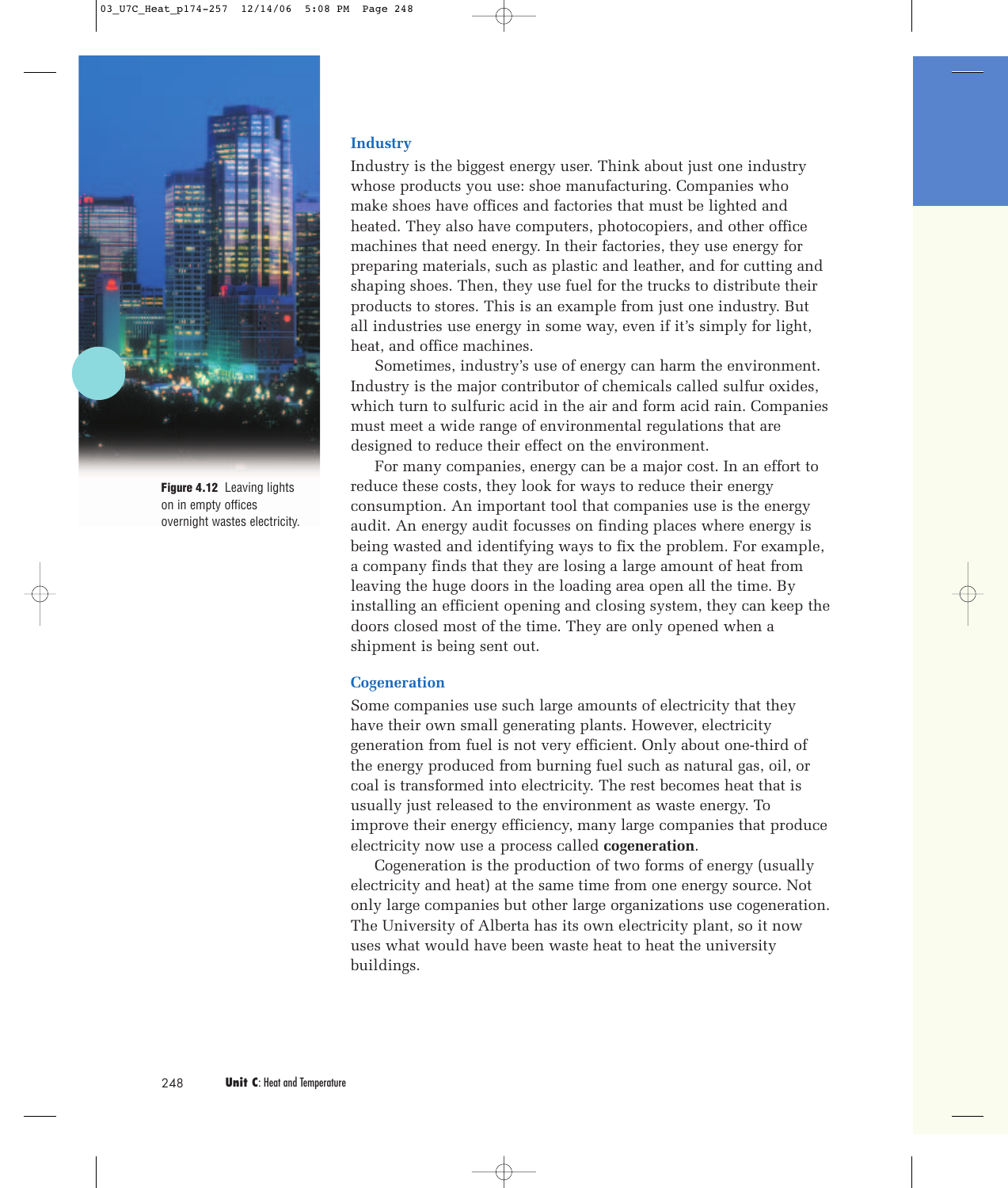# **Decision Making** Activity

# **CONSERVING ENERGY IN YOUR COMMUNITY: COGENERATION**

### **The Issue**

Your community is looking for a way to use energy more efficiently and reduce pollution. You already have an electricity generating station in your area. Some people have suggested that it could be converted to a type of energy production called cogeneration.

Your task is to determine the costs and benefits of cogeneration so that you can make a recommendation on whether cogeneration is a practical choice for your community.

### **Background Information**

Electricity generation from burning fossil fuels or other fuels, such as wood waste, is an inefficient process. Only about one-third of the energy produced is converted to electricity. The rest is heat, which is usually wasted by being released into the environment. In a cogeneration system, this heat is used to heat hot water, which is then pumped through pipes to heat buildings in the area. A cogeneration system uses one energy source to produce two forms of usable energy. Usually, these are electricity and heat.



**Figure 4.13** The electricity generating plant in Cornwall, Ontario, uses its waste heat to heat part of the local community. Hot water is pumped through 10 km of underground pipes.

Cogeneration makes sense because:

- it makes good use of heat that would otherwise be wasted
- it reduces air pollution because two forms of energy are generated at the same time
- it reduces thermal pollution of rivers and lakes

Constraints to cogeneration in communities include:

- a large investment in equipment and in setting up the distribution systems, especially in areas that are already built up
- the need for cooperation among many groups: municipal government, the utility that owns the electricity generating plants, developers, and building owners
- problems with municipal and provincial regulations controlling placement of large plants and systems

### **Support Your Opinion**

Find out how your community meets its electrical and heating needs. Research the costs and benefits of cogeneration. Using the information from your research, explain in your own words why cogeneration would or would not make sense for your community. You may wish to illustrate your written work with a poster, diagram, or chart. In your report, suggest one or more scientific questions that would need to be answered before a final decision on cogeneration could be made.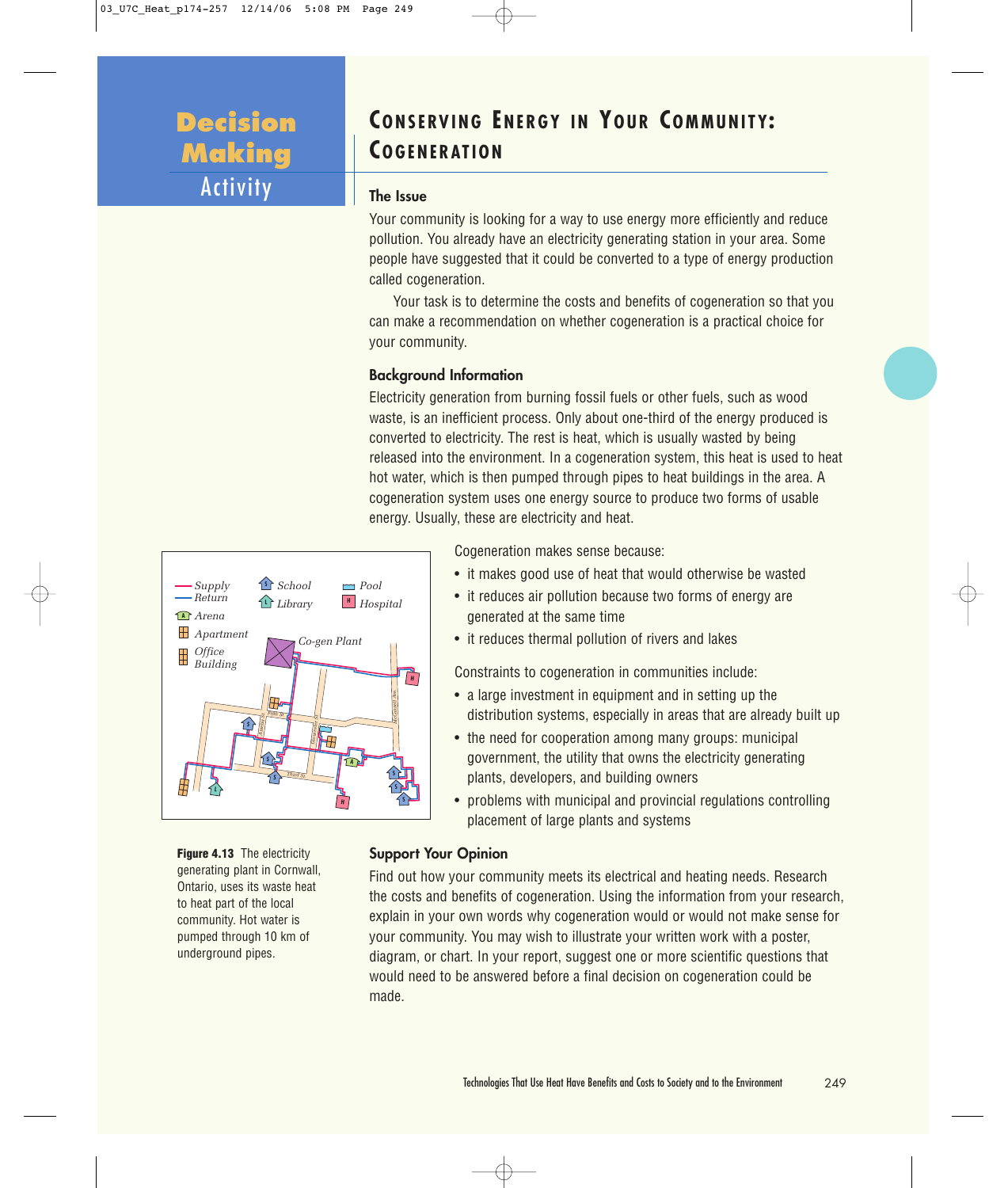### **BEING A RESPONSIBLE CITIZEN**

When people purchase products that promote a cleaner environment, they are making a responsible decision. As well, they can voice their ideas to government about supporting research that will help to develop new environmentally friendly technologies that use energy wisely.

## re**SEARCH**

### **Recycling**

Recycling is a good way to conserve energy and natural resources. Work with a group to prepare a radio announcement encouraging people to recycle. Find information about how much energy and money can be saved by recycling.

# **CHECK AND REFLECT**

- **1.** List the three main energy users in Canada. Which one is the largest user?
- **2.** Describe two ways that you could conserve energy in your home.
- **3.** Should people be encouraged to use bicycles for transportation to school or work? Explain your answer.
- **4.** a) What is cogeneration?
	- b) Some countries in Europe have been using cogeneration for heating buildings in their community for 20 years. How would you determine if people in your community are aware of cogeneration opportunities in your area?

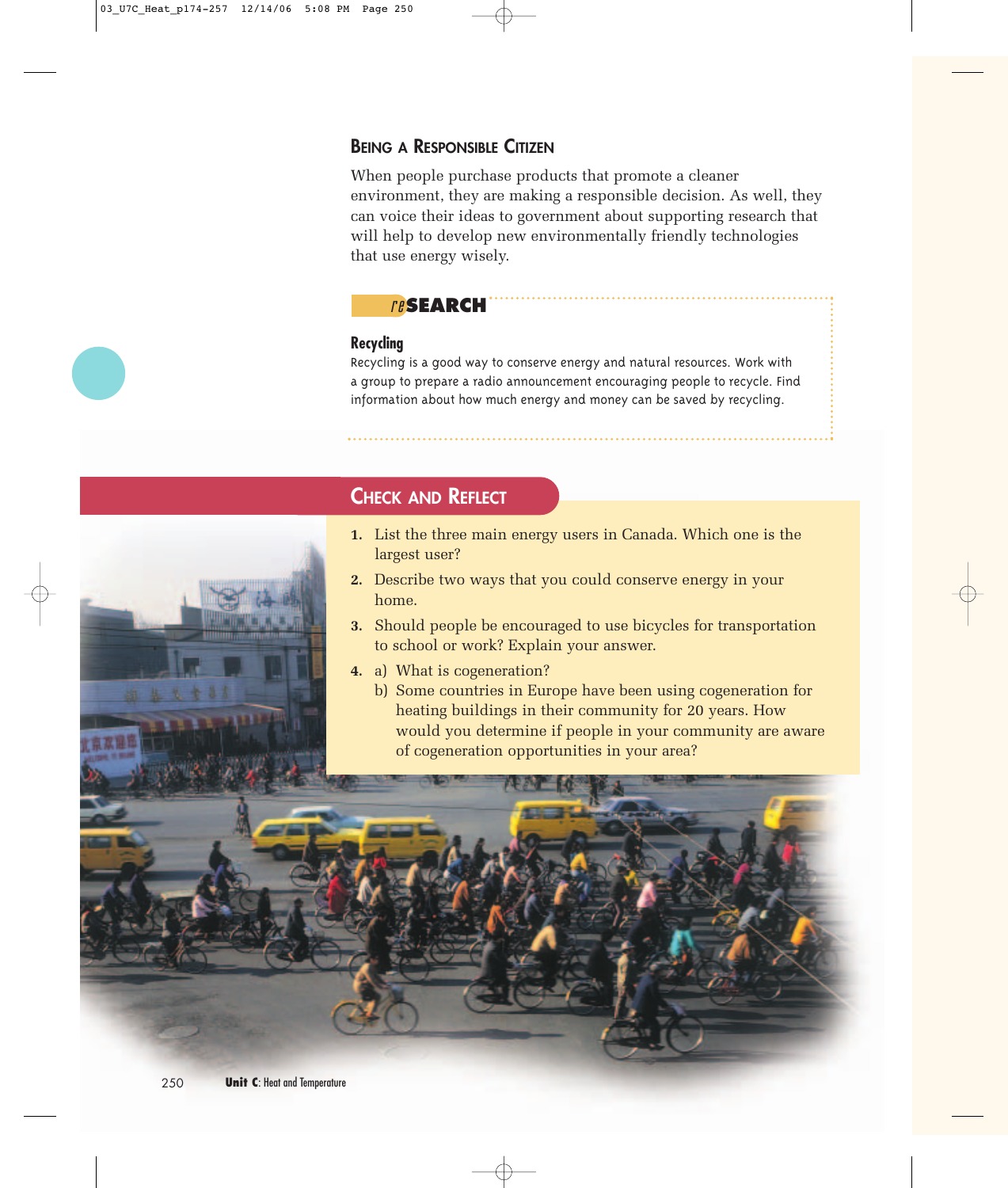# **S ECTION R EVIEW**

# **Assess Your Learning**

- **1.** a) Make a chart comparing the economic and environmental costs of wind energy, nuclear energy, and hydro-electricity.
	- b) Which one do you think would be the best choice for your part of the province? Why?
- **2.** Do you agree or disagree with the following statement? Explain your answer. *We need to look at other sources besides fossil fuels for meeting our thermal energy needs.*
- **3.** Most of British Columbia's electrical energy needs are provided by hydro-electricity. Most of Alberta's are provided by generating stations burning fossil fuels. Why do you think these two neighbouring provinces use such different technology?
- **4.** You have been asked to design an action plan to help conserve energy at your school.
	- a) What data would you need to collect before you could prepare your plan?
	- b) Make an outline for your plan.
- **5.** Complete the mind map that you started at the beginning of this unit.

### **Focus On SOCIAL AND ENVIRONMENTAL CONTEXT**

Every day we use heat-related technologies, but we may not be aware of the effects of our using these technologies. For example, we know that when we turn on the shower, we'll get water the temperature we want. But the water is hot because technology was developed to heat that water using either electricity or fossil fuel. The use of these energy sources can affect the environment. Think back to the information learned and the activities you did in this section.

- **1.** Brainstorm a list of at least five ways that you used heat or thermal energy in the past week. For example, you heated water for drink or you made ice cubes. What effect do you think your actions had on the environment?
- **2.** Think about each action in question 1. Suggest a way that you could have done it differently.
- **3.** What recommendations would you make for yourself and your family members in the future when making decisions about using heat technologies?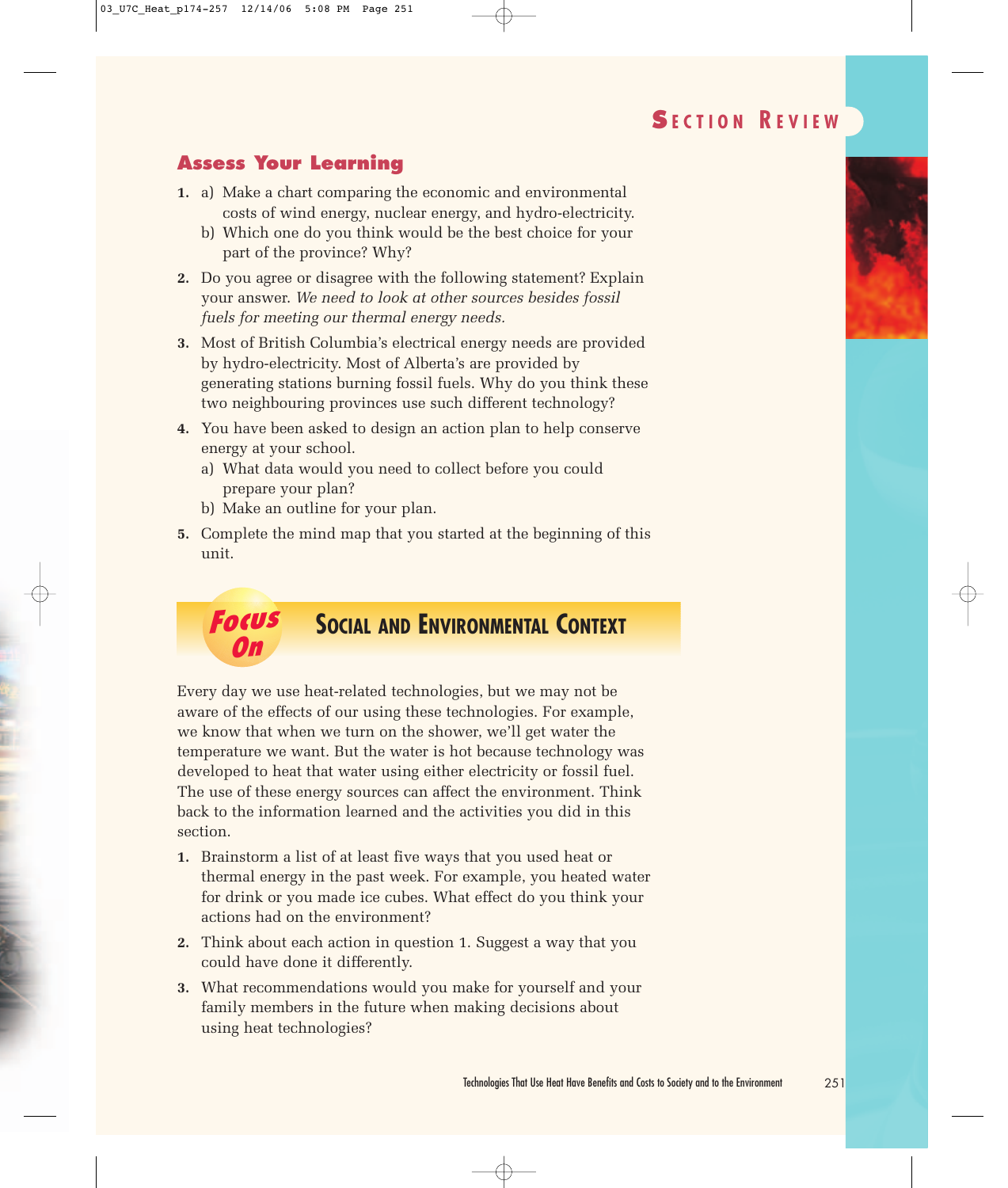# The Ostrowskis: Clean, Green Living

 $C_{s_{e} s_{e} s_{t} u}$ 



The Ostrowskis' house

### **The Issue**

Sustainable living. How realistic is the idea? Imagine living in an Alberta home that had no natural gas line, no furnace, did not use city water or sewage systems, and used no city electricity. What century do you think you would be living in? The past? The future? How about today?

Meet Jorg and Helen Ostrowski, a twenty-firstcentury couple living in suburban Calgary. Their 170-m<sup>2</sup> environmentally friendly home reflects their commitment to a way of life that focusses on a minimal use of natural resources. In one year, they save an average of:

- \$1800.00 on utilities (gas, water, electricity)
- \$500.00 for space and water heating
- 10 000 kWh of electricity
- 5000 kg of coal for generating electricity
- 238 200 L of treated drinking water

Their home has such high-tech features as:

- solar power for electricity
- system for collecting and storing rainwater
- non-flush toilets that compost human waste
- super-efficient wood-burning fireplace for heating and cooking (uses one cord of wood per year— 2.4 m long by 1.2 m wide by 1.2 m high. Scrap wood is collected from local companies rather than cutting down trees.)
- solar cookers for cooking and baking food

Making informed and responsible choices that protect the environment is at the heart of the Ostrowskis' lifestyle. They read labels and carefully consider how buying products will impact the environment. "In Alberta, we have an overabundance of natural resources and so we have lost our sense of appreciation. We need to reflect for a moment, to ask ourselves, 'What can we give back to society, to make the world better?' This kind of thinking makes us realize that what you put into the system comes back out," notes Jorg.

### **Go Further**

Now it's your turn. Follow the Ostrowskis' lead. Look into the following resources to help you form your own opinion about sustainable living.

- Look on the Web: Check out sustainable living or sustainable development on the Internet.
- Ask the Experts: Try to find an expert on sustainable living. Experts can be found in many places: environmental groups, universities, government agencies.
- Look It Up in Newspapers and Magazines: Look for articles about sustainable living.

### **In Your Opinion**

Create a 3–5-min video, write an article for your school newspaper, or make a poster to share your views on sustainable living. Be sure to highlight key information from your research so that your opinion is backed by facts.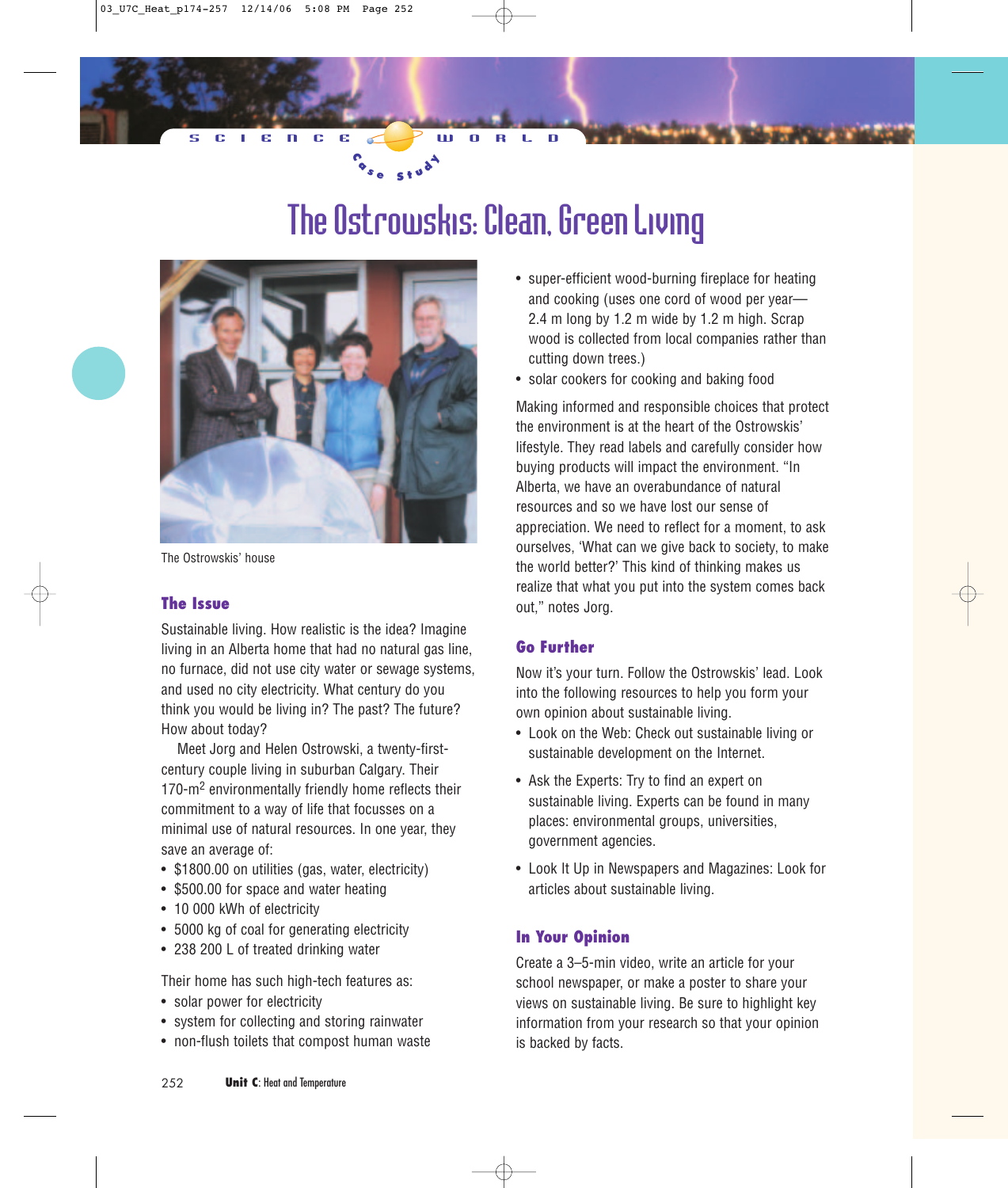# **U NIT S UMMARY : H EAT AND T EMPERATURE**

### **Key Concepts**

### **1.0**

- heat energy needs and technologies
- energy conservation

### **2.0**

- change of state
- particle model
- thermal energy
- heat transfer
- thermal expansion
- temperature
- insulation and thermal conductivity

### **3.0**

- heat energy needs and technologies
- thermal energy
- thermal energy sources
- insulation and thermal conductivity
- energy conservation

### **4.0**

- heat energy needs and technologies
- thermal energy sources
- energy conservation

### **Section Summaries**

- **1.0 Human needs have led to technologies for obtaining and controlling heat.**
- Heat technologies have changed and developed over time as people work to meet their needs for heat.
- Culture (way of life) includes how people meet their basic needs, and technology is linked to culture.
- As people have evolved, so has the development of heat-related materials and technologies.
- Choices about the environment are made by individuals and by society.

### **2.0 Heat affects matter in different ways.**

- Transferring heat to or from matter can cause a change of state.
- The particle model of matter explains why matter changes state and changes volume.
- Conduction transfers heat between two substances in contact with each other; only the energy is transferred from particle to particle; convection transfers heat by the movement of particles; radiation transfers heat by invisible waves.
- Thermal energy is the total kinetic energy of the particles in a substance; heat is the energy transferred between two substances; heat transfers from substances whose particles have a higher kinetic energy to substances whose particles have lower kinetic energy.
- Temperature is a measurement of the average kinetic energy of the particles in a substance.
- **3.0 Understanding heat and temperature helps explain natural phenomena and technological devices.**
- Thermal energy is produced naturally by the sun, decay, fire, and geothermal sources.
- Passive and active solar heating systems use the sun's energy and are environmentally friendly.
- Thermostats help control temperature in heating systems.
- Insulation helps block unwanted heat transfer.

### **4.0 Technologies that use heat have benefits and costs to society and to the environment.**

- Non-renewable resources such as fossil fuels have a limited supply.
- Fossil fuels such as oil, natural gas, and coal are major heat sources but burning them is harmful to the environment.
- Three types of costs are involved in using natural resources: economic, environmental, and societal.
- Five alternatives for producing thermal energy include solar energy, wind energy, geothermal energy, nuclear energy, and hydro-electric power; each has different costs and benefits.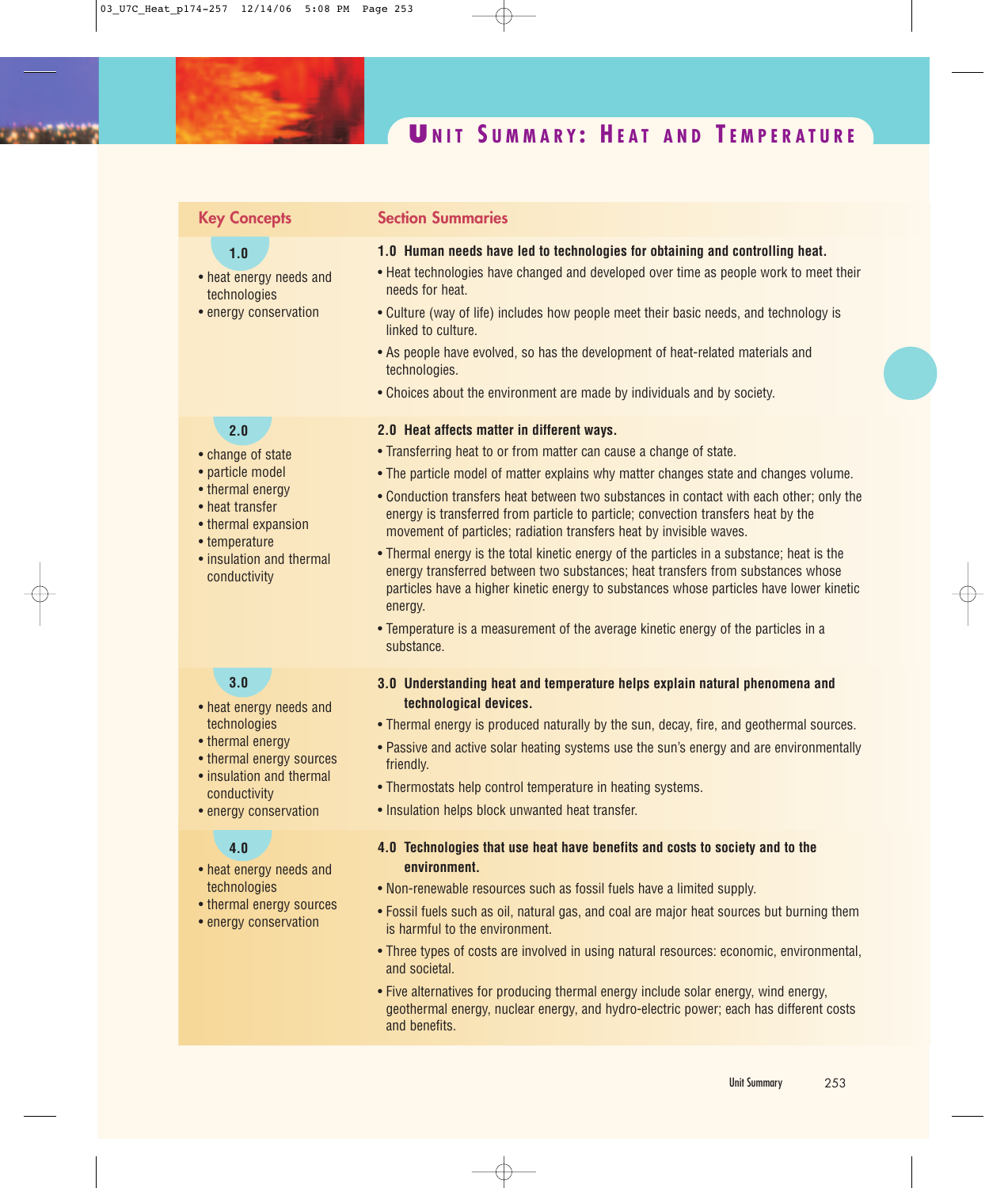# **U SING T HERMAL E NERGY M ORE E FFICIENTLY**

### **Getting Started**

**P ROJECT**

Canadians of this century live fast-paced lives. Change is part of our culture. As technology quickly advances, we often seem to model the saying, "Out with the old, in with the new!" But is that always the best decision?

In this unit, you have learned about making decisions that consider possibilities, facts, values, and priorities. You have a new understanding about the science of thermal energy and how we use that energy to meet our needs and wants for heat. How and why we have developed different heat-related technologies has been explored. You have also learned about different costs linked to the use of natural resources. This project will help you apply your learning to the renovation of a historical building in your community.

### **Your Goal**

Use the background information to determine the most likely sources of thermal energy loss in this old house. Figure out how thermal energy could be used more efficiently and in a more environmentally friendly way. Develop a plan within a budget of \$50 000.



### **What You Need to Know**

In 1911, the Michaels family, founding members of your community, built a very grand brick mansion in the centre of town. The family's history of generous community service and financial donations made them well loved. The Michaels home became a unique community landmark.

This past summer, the last surviving member of the Michaels family died, and in the will, left the mansion to your community. Some developers would like to tear it down to make a shopping complex because of its prime location. Another group would like to bulldoze the house to put up condominiums. However, a third group wants to preserve the house and turn it into a museum that would celebrate the community's history. They feel that the house's historical value is as important as its economic value. They also believe that it is very worthwhile to conserve the high-quality materials that were used in constructing the house.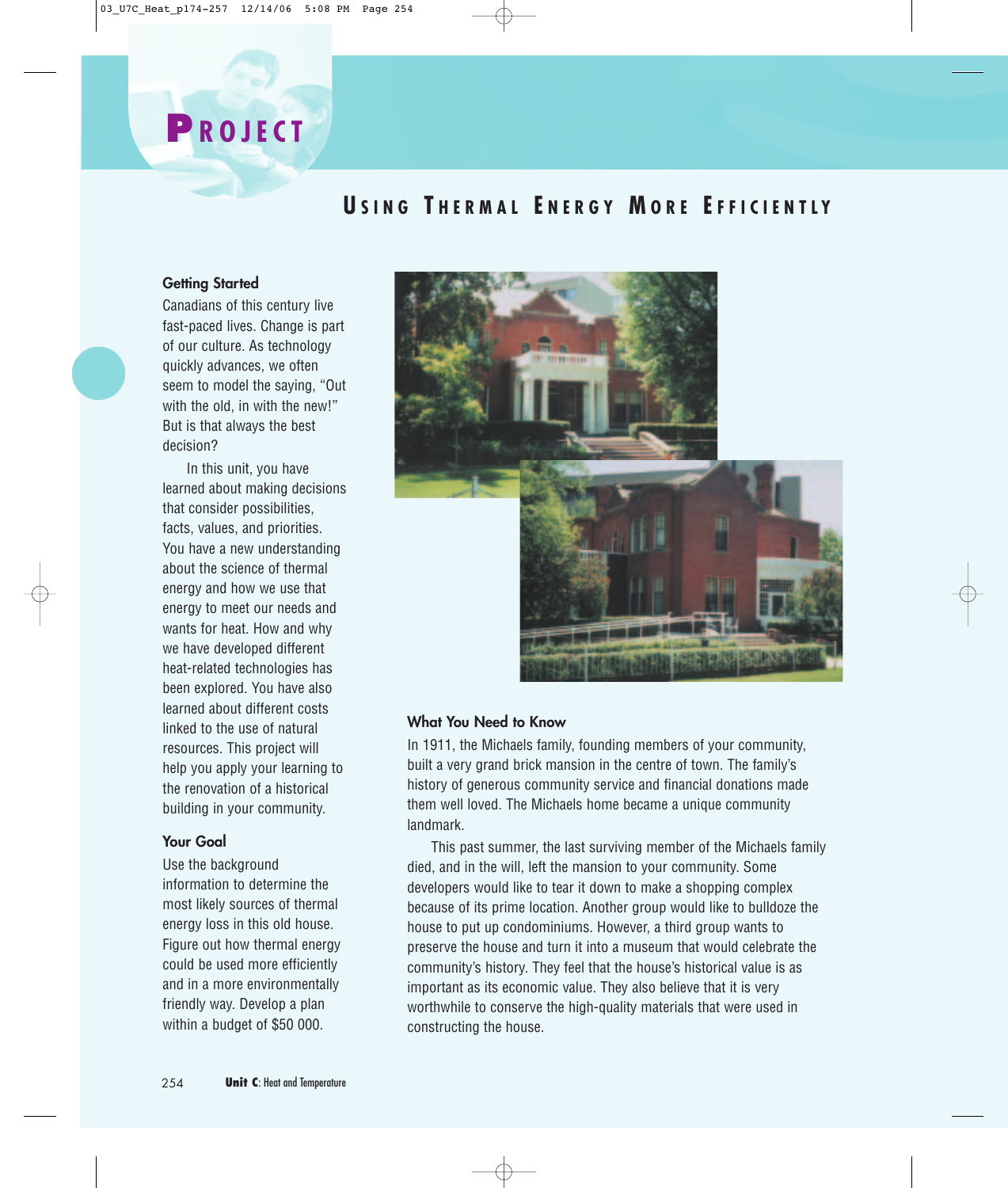At a town hall meeting, it is decided that the third group should have a chance to make the house into a museum. School programs and other activities could be run from such a place, giving the people of the community and visitors a chance to learn more about local history. Most people feel that it is important to save the building if some of the operating costs can be lowered. The outside of the building is still in very good shape, needing only some minor repairs to the brickwork. However, there is a major concern about the large monthly heating bill.



A real estate report provides clues to solving the problem:

- inside of house in excellent condition—has many special features including hardwood flooring, oak panelling, variety of ceiling mouldings, sliding doors, carved staircase, south-facing sun porch (glass enclosed), stained-glass windows, four large fireplaces, 3-m-high ceilings
- original heating system (hot-water heating)
- original single-pane windows
- original insulation in attic
- has new electrical wiring
- landscaping consists of large lawn area, small shrubs, and flowering plants

### **Steps to Success**

- **1** Work in teams of 3 to 5. Brainstorm what you would do to reduce the heating bill. Make a list of all possible options. Then collect information about the costs of making changes to the house. Writing letters, making phone inquiries, reading catalogues, visiting home improvement stores, using e-mail, and checking Web sites on the Internet are some ways to gather the needed information.
- **2** Prepare a written proposal that clearly explains what changes you would make and why. Remember that you need to stick to your \$50,000 budget. Using diagrams, CAD drawings, three-dimensional models, or other visual aids will add to your written work.
- **3** Present your team's plan to the class.

### **How Did It Go?**

- **4** Describe how you decided on the changes to make to the house.
- **5** Describe your research process. How was it similar or different from other teams' research?
- **6** How well did your team work together? How effectively did you make your decisions?
- **7** What would you do differently another time?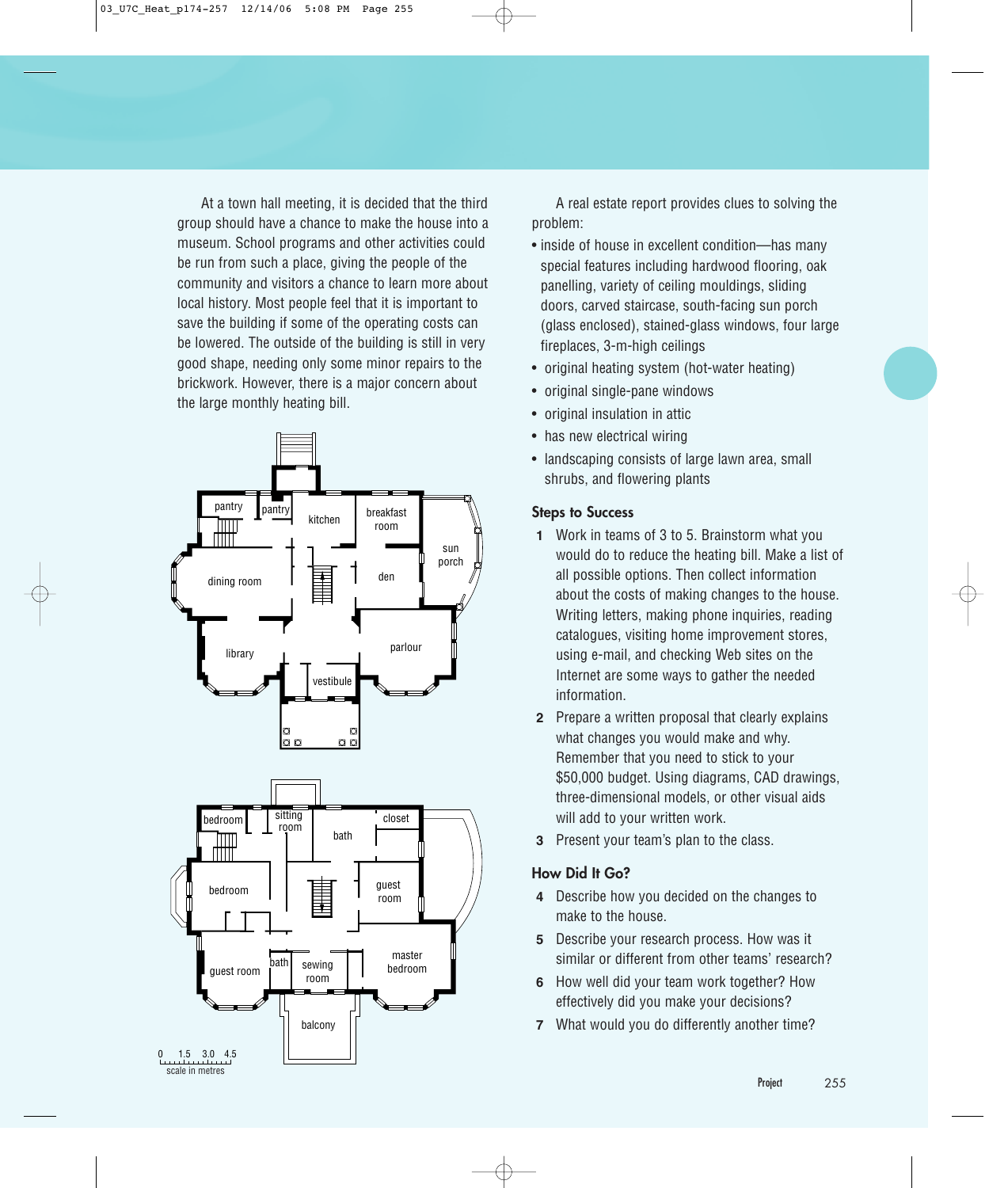

# **U NIT R EVIEW : H EAT AND T EMPERATURE**

# **Unit Vocabulary**

**1.** Write a short story about heat and temperature using the following terms.

thermometer particle model of matter expand contract conduction convection radiation insulator conductor convection current radiant energy temperature kinetic energy thermal energy fossil fuels solar energy sustainable use of resources

## **Check Your Knowledge**

### **1.0**

- **2.** Is heat a substance or a form of energy? Explain your answer.
- **3.** Describe one example of heat technology from the past and one example from the present day.
- **4.** a) Give one example of a personal choice related to the use of heat as an energy source or technology.
	- b) Give one example of a societal choice related to the use of heat as an energy source or technology.
- **5.** Identify one technological device that produces heat and explain how it does that.

# **2.0**

- **6.** List the four main ideas of the particle model of matter.
- **7.** How does the particle model explain a change of state of matter?
- **8.** A metal bolt heated to a high temperature will be slightly larger than if it was in a freezer. Why?
- **9.** Define *conduction*, *convection*, and *radiation*.
- **10.** Define *temperature*. Include the words "kinetic energy" and "particle model of matter" in your definition.
- **11.** Explain how heat and temperature are related yet different concepts.

## **3.0**

- **12.** Give three examples of natural thermal energy.
- **13.** Describe how passive and active solar heating systems differ.
- **14.** Explain how a thermostat works and why it is important for safety.
- **15.** Describe and give examples of local and central heating systems.
- **16.** Explain how insulation works in a building and why we use it.

### **4.0**

- **17.** Describe three alternative forms of energy that can be used to produce thermal energy.
- **18.** Describe three non-renewable resources.
- **19.** Describe two examples of energy conservation in your home or community.